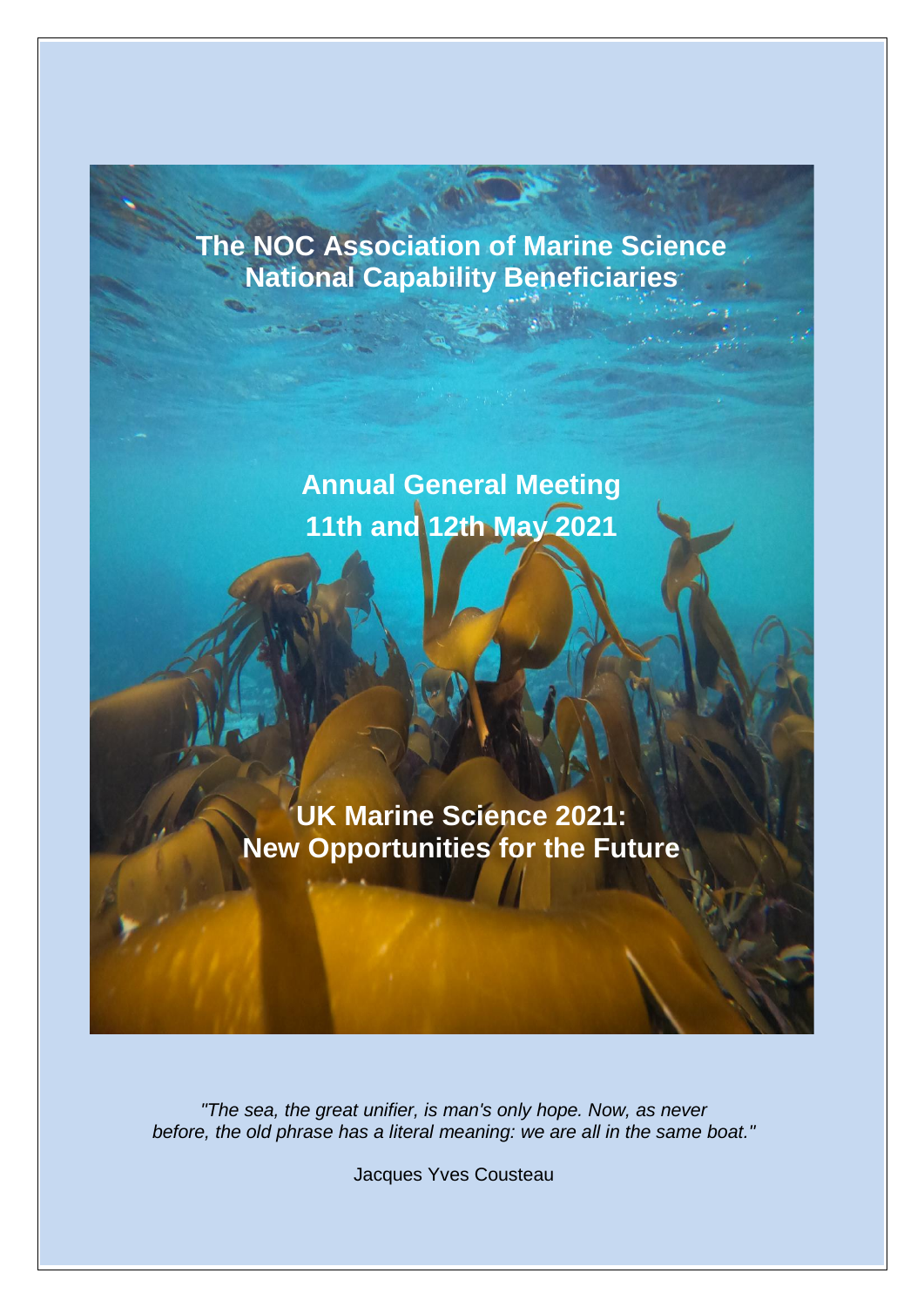#### **Welcome by Professor David Thomas, Chair, NOC Association of Marine Science National Capability Beneficiaries (NOCA)**

Welcome to the 10<sup>th</sup> Annual Meeting of the NOCA, my first as Chairman. We had to postpone the 2020 AGM due to the pandemic and even now, continue to manage the many challenges of a COVID-19 world. Potentially, the ways in which we conduct research, may have changed for ever.

I am pleased to welcome guest speakers Leigh Storey, Dr Alex Phillips, Dr Ekaterina Popova and Dr Katy Hill from the National Oceanography Centre, Dr Kate Hendry from the University of Bristol, Professor Lesley Yellowlees from the University of Edinburgh, Professor Sheila Heymans, Executive Director, European Marine Board, Professor Serge Guillas, University College London, Dr Tania Mendo, University of St Andrews, Professor Melanie Austen, University of Plymouth, Dr Emma McKinley, University of Cardiff and Dr Iain Williams from the Natural Environment Research Council.

Topics include the Net Zero Oceanographic Capability Scoping Project, autonomous underwater vehicles, the COVID-19 legacy, Equality, Diversity and Inclusion, the UN Decade of Ocean Science for Sustainable Development, the UN Climate Change Conference COP26, the UK G7 Presidency, global oceanography programmes, inspiring the next generation and the funding landscape for UK marine science.

In putting together the AGM programme, I'd like to thank the members of the NOCA Board (details on page 14), NOC Chief Executive, Professor Ed Hill and NOC Director of Science and Technology, Professor Angela Hatton. Thanks also to the NOC Events Team, for enabling us to conduct the AGM virtually.

There are opportunities to ask questions and presentations will be on-line afterwards. Questions about the NOCA are welcome anytime. Please feel free to contact me or the NOCA Secretary, Jackie Pearson - our contact details are below.

I hope that next year, we will be able to meet again in person. For now, the community can be proud of all that has been achieved in 2020, despite the challenges and, as we continue through 2021, let us take every opportunity to raise the profile of UK marine science!

Best wishes,

Porsin The

Professor David Thomas Chairman, NOC Association david.thomas@helsinki.fi

Jackie Pearson NOCA Secretary [jfpea@noc.ac.uk](mailto:jfpea@noc.ac.uk)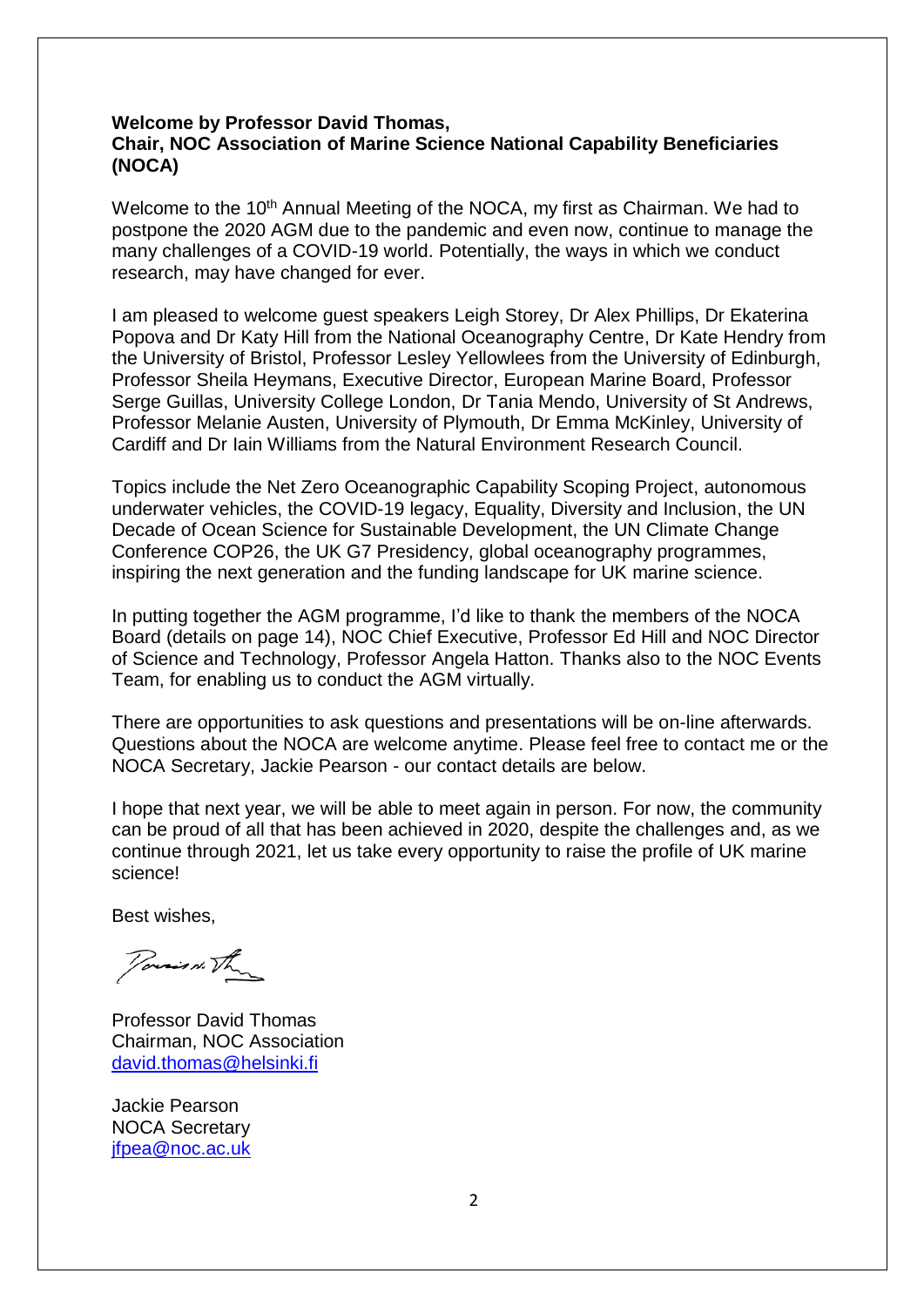#### **10th Annual Meeting of the NOC Association of Marine Science National Capability Beneficiaries**

### **UK Marine Science 2021: New Opportunities for the Future**

### **Timings: 09:30 – 12:30**

### **Tuesday 11th May 2021**

- 09:30 Delegates invited to log on
- 10:00 Welcome from Professor David Thomas

#### **Session One - The Net Zero Oceanographic Capability Scoping Project (NZOC) and development work on Autonomous Underwater Vehicles (AUVs).**

| 10:05 | The Net Zero Oceanographic Capability Scoping Project (NZOC) – Leigh<br><b>Storey</b> |
|-------|---------------------------------------------------------------------------------------|
| 10:15 | Questions                                                                             |
| 10:25 | Development in Autonomous Underwater Vehicles - Dr Alex Phillips                      |
| 10:40 | Questions                                                                             |
| 11:00 | <b>Break</b>                                                                          |

#### **Session Two - The COVID-19 legacy & Equality, Diversity and Inclusion**

- 11:15 Impact of Covid-19 on the community Dr Kate Hendry
- 11:25 Discussion: the legacy of COVID-19; new ways of working
- 11:35 Equality, Diversity and Inclusion Professor Lesley Yellowlees
- 11:45 Discussion
- 12:00 Closing questions from the floor
- 12.30 Close

### **Wednesday 12th May 2021**

**Timings: 09:30 – 12:30**

09:30 Delegates invited to log on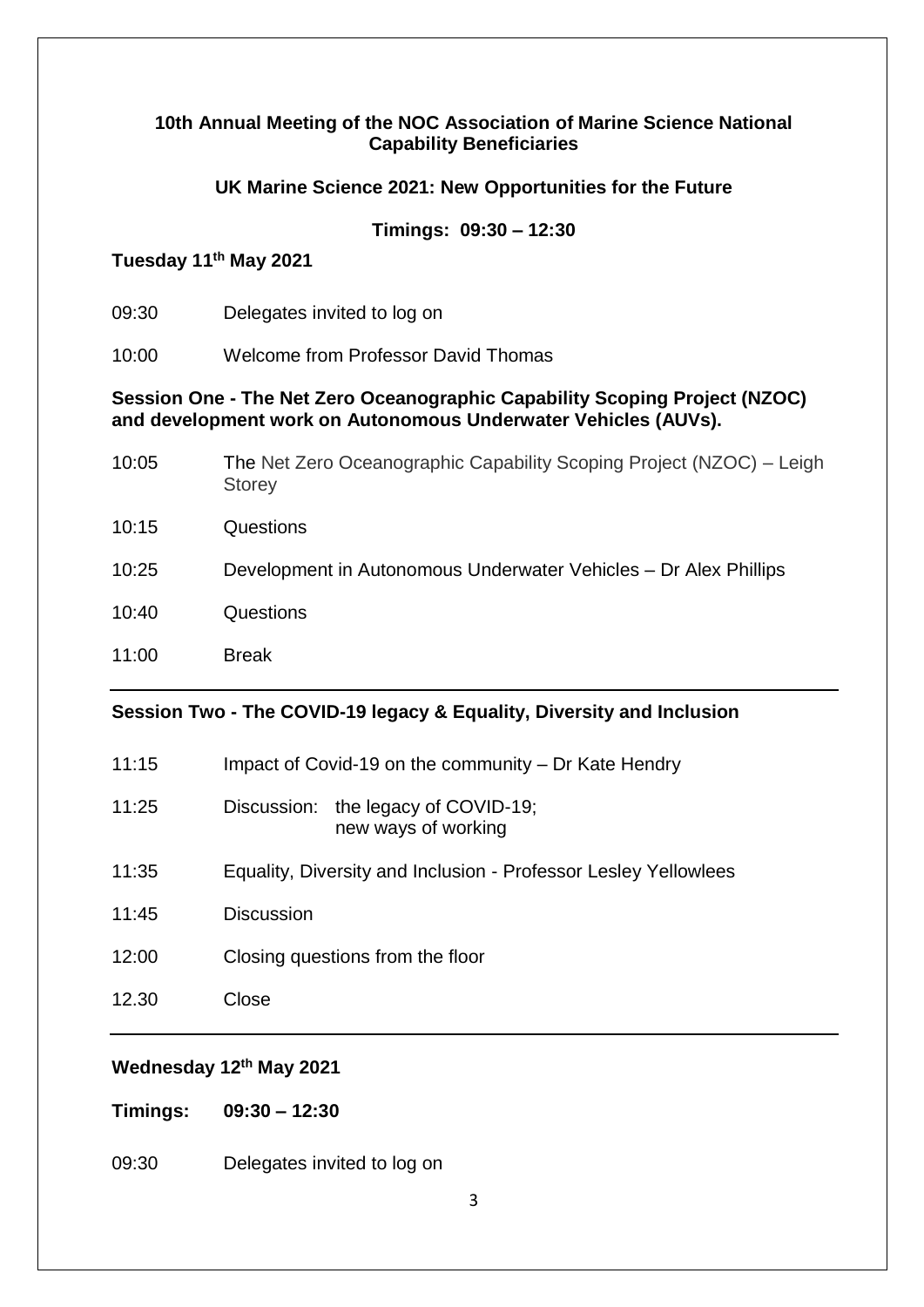### **Session Three – 2021, the 'Super Year'**

| 10:00 | <b>Welcome from Professor David Thomas</b>                                              |
|-------|-----------------------------------------------------------------------------------------|
| 10:05 | UN Decade of Ocean Science for Sustainable Development<br>- Professor Sheila Heymans    |
| 10:15 | UN Climate Change Conference COP26 - Dr Katy Hill                                       |
| 10:25 | UK G7 Presidency - Dr Katy Hill                                                         |
| 10:35 | Discussion – how the UK will contribute;<br>the cost of global oceanography programmes. |

#### **Session Four – Global Oceanography Programmes - selected case studies**

- 10:45 Introduction by Professor David Thomas
- 10:50 **Presentation One, including questions** Tsunami risk for the Western Indian Ocean: steps toward the integration of science into policy and practice - Professor Serge Guillas
- 11:00 **Presentation Two, including questions** Sustainable Oceans, Livelihoods and food Security Through Increased Capacity in Ecosystem research in the Western Indian Ocean - Dr Ekaterina Popova
- 11:10 **Break**
- 11:30 **Presentation Three, including questions** Protecting Covid-hit fishing communities in Peru - Dr Tania Mendo
- 11:40 **Presentation Four, including questions** Blue Communities - Professor Melanie Austen

#### **Session Five: The next generation of marine scientists & the Funding Landscape**

- 11:50 How to encourage the next generation of marine scientists – Dr Emma McKinley
- 12:00 Discussion
- 12:10 The funding landscape for UK marine science Dr Iain Williams
- 12:20 Questions from the floor
- 12:30 Close of meeting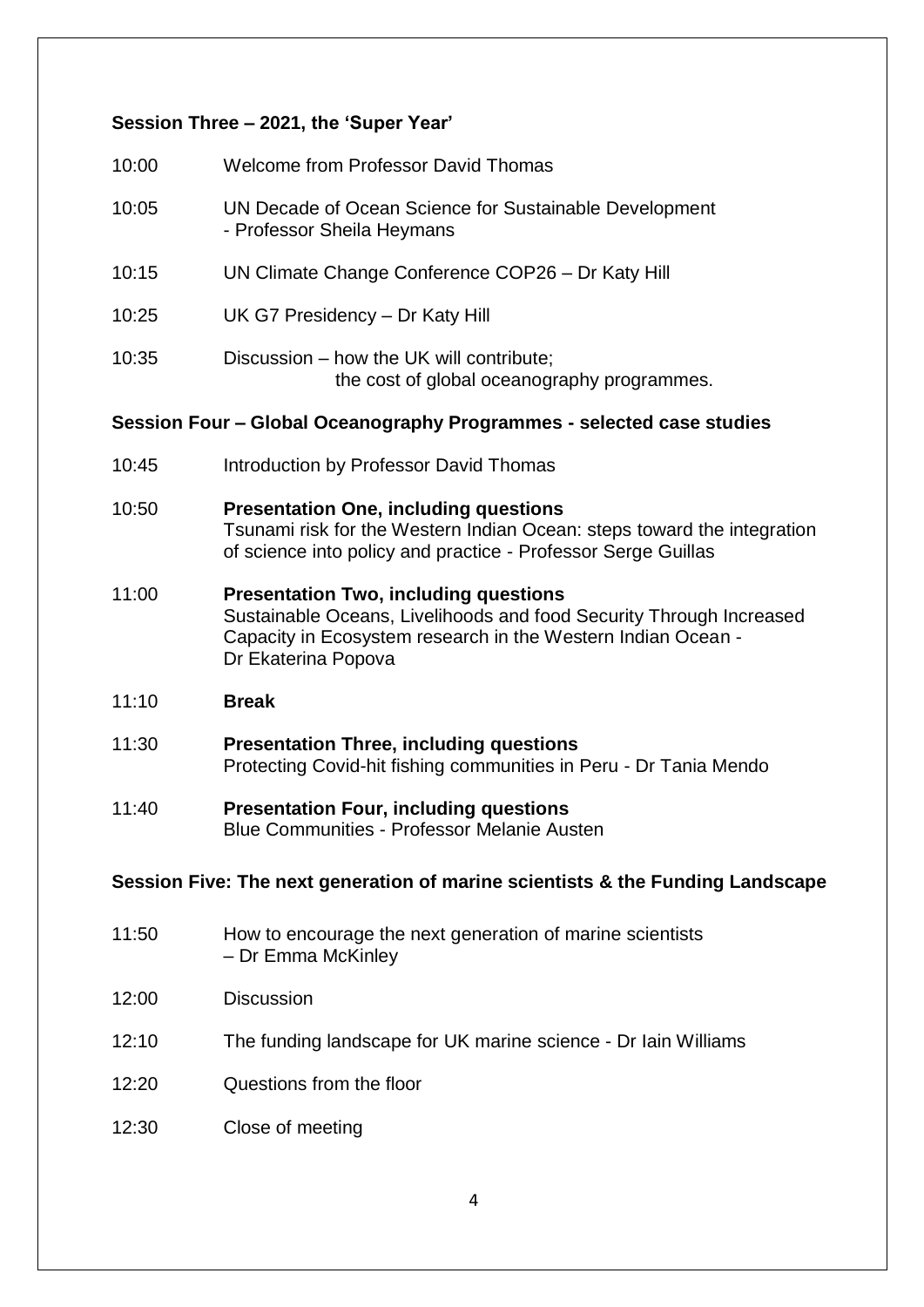### **Our Chair and Speakers**

### **Professor David Thomas, Chair of the NOC Association**

David Thomas is Professor of Arctic Ecosystem Research in the Faculty of Biological and Environmental Sciences, University of Helsinki in Finland.

He completed his PhD at the University of Liverpool in the 1980s where he studied seaweed physiology, before spending seven years in Germany working on experiments into cold tolerance of algae and oceanographic projects in the Antarctic, Arctic, North Sea and Red Sea.



David returned to the UK where he established groups working on sea ice biogeochemistry, land-ocean interactions, and the production of biofuels from algal bioreactors in the School of Ocean Sciences, Bangor University (1996 to 2020). He is a member of the NERC Science Committee (2017 to 2020). He Chaired the Programme Advisory Group for the previous NERC Arctic Research Programme.

From 2013 to 2019 he was Director of the Sêr Cymru National Research Network for Low Carbon Energy and the Environment. From 2009 to 2013 he held an Academy of Finland Distinguished Professorship and spent 2.5 years living in Helsinki while working at the Finnish Environment Institute (SYKE), where he was a Research Professor until 2019. In 2013 he held a Chair in Arctic Marine Biology at the Arctice Research Centre, Aarhus University, Denmark for 10 months.

#### **Leigh Storey, Associate Director, National Marine Facilities**



Leigh Storey is the Associate Director, National Marine Facilities at the National Oceanography Centre (NOC). Leigh has a first degree in Marine Engineering and a Masters Degree in Business Administration. He is a Fellow of the IMarEST and a Member of the Honourable Company of Master Mariners. The majority of his career was spent in the Royal Navy as a Submariner. He joined the NOC in 2014 and has responsibility for the operation of the Royal Research Ships, the National Marine Equipment Pool and the associated structures that ensure it is available to support the UK Marine Science community.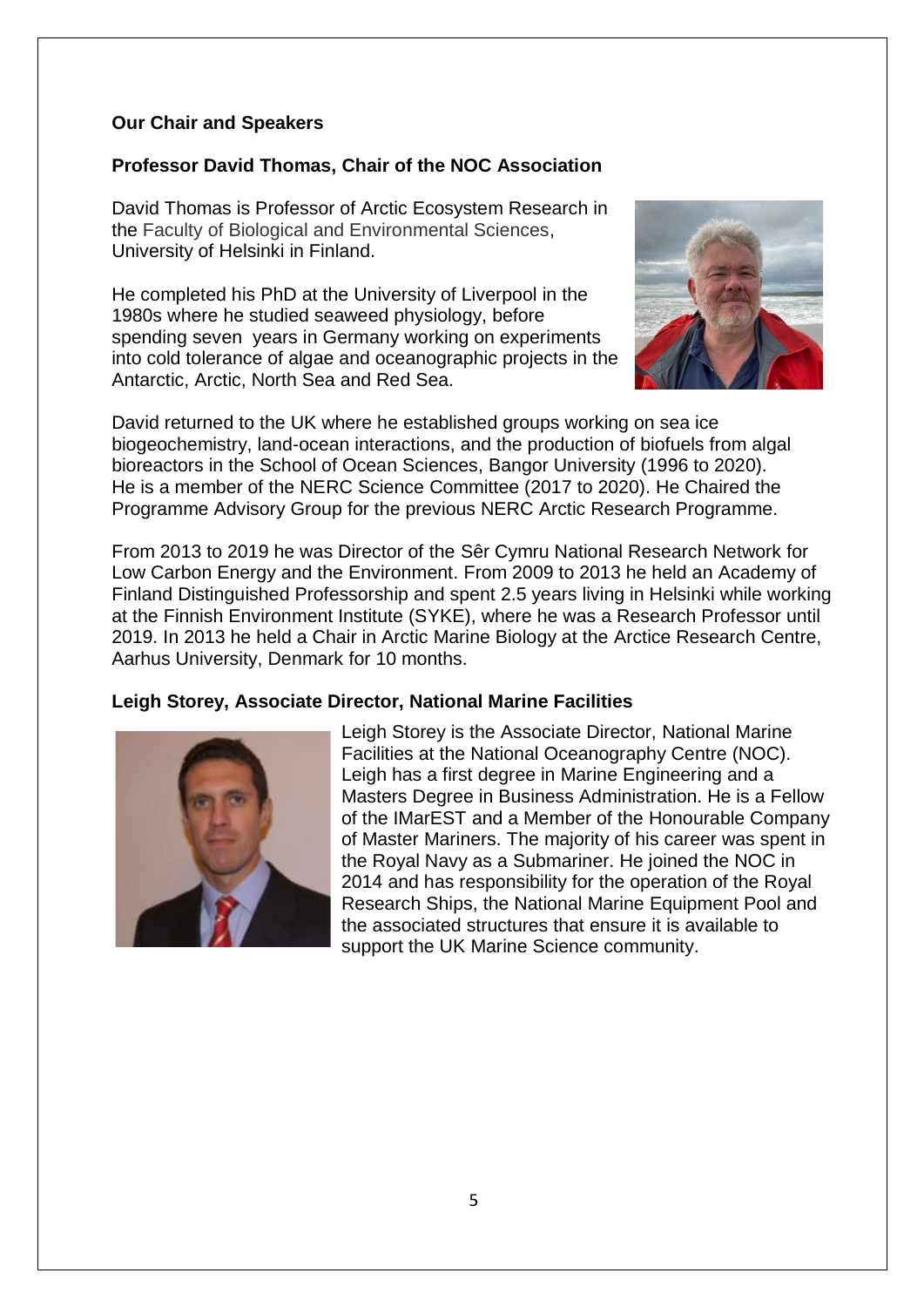### **Dr Alex Phillips, NOC Head of Marine Autonomy and Robotics (MARS) Development and Oceanids Principal Investigator**

Alex Phillips is a qualified Naval Architect with ten years' experience in the unmanned marine industry. Upon graduating from the University of Southampton, Alex spent two years in the offshore industry before returning to Southampton to complete a PhD in hydrodynamics of underwater vehicles. On completion of his PhD, he continued to research in the field of underwater robotics. In 2015 he joined the National Oceanography Centre as Head of Marine Autonomous Systems Development within the **Marine Autonomous and Robotic Systems** 



(MARS) group. In 2018 he became Head of the MARS Development Group where he is responsible for the development of a range of new Autosub Autonomous Underwater Vehicles.

### **Dr Kate Hendry, University of Bristol**



Kate Hendry is a biogeochemist and chemical oceanographer at the University of Bristol, interested in understanding nutrient cycling in the modern ocean, and the link between past climatic change, ocean circulation, nutrient supply and biological productivity.

Kate did her PhD at Oxford University, working on trace metal cycling in coastal Antarctic waters and was then awarded a Doherty Scholarship to work at Woods Hole Oceanographic Institution.

Over the last few years, Kate has worked on the stable isotopes of silicon in seawater and biogenic opal, a substance produced by some kinds of algae (diatoms), some protists (radiolarians, for example) and deep-sea sponges. She currently has a number of projects working on silicon isotope biogeochemistry, and will be working on silica cycling during the **[ChAOS](http://www.changing-arctic-ocean.ac.uk/project/chaos/)** project.

Kate has been on many field expeditions, migrating further north every time, with trips to the Southern Ocean, the Equatorial Atlantic, and the Labrador Sea.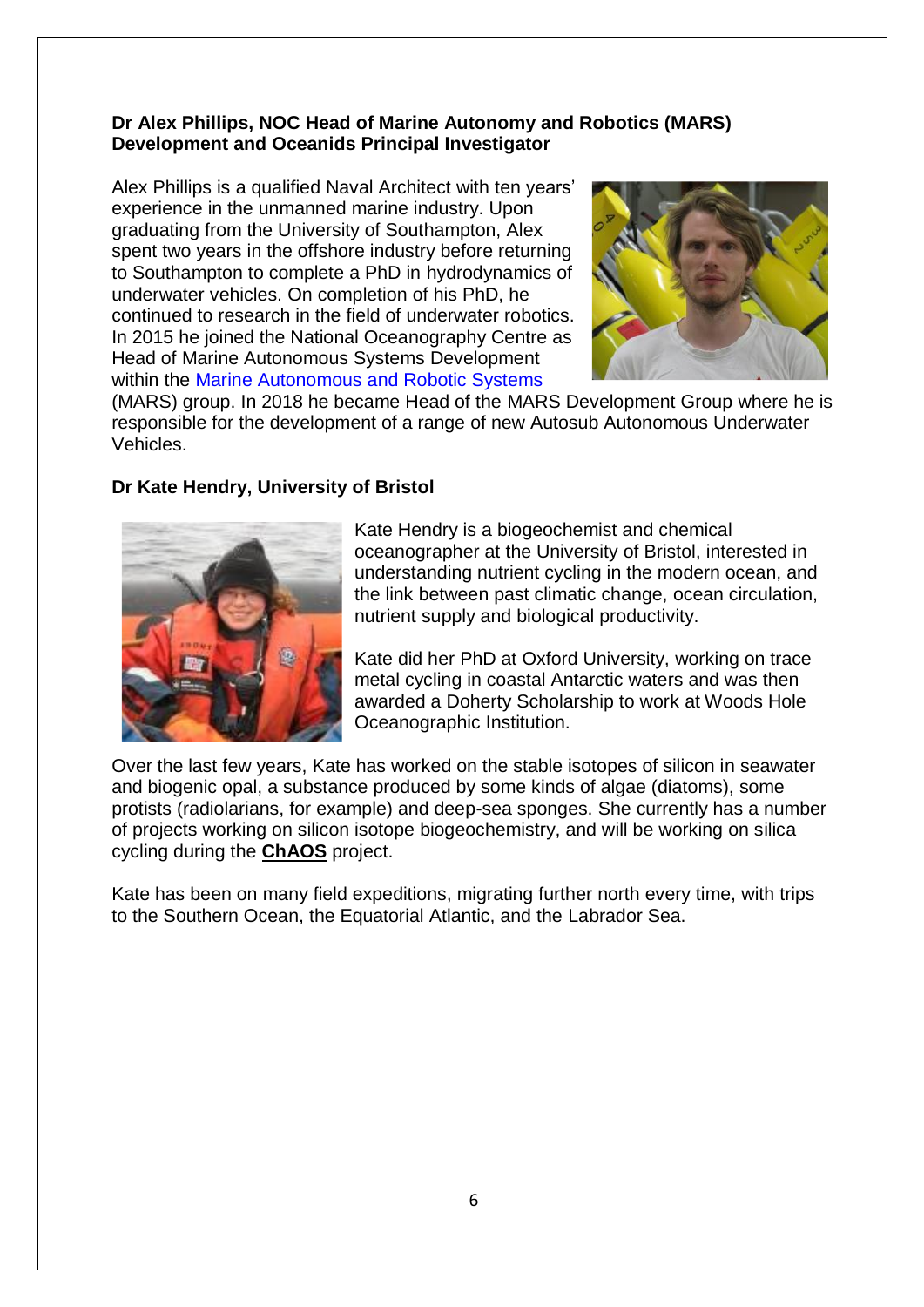## **Professor Lesley Yellowlees CBE HonFRSC FRSE, University of Edinburgh**

Lesley Yellowlees completed her BSc in Chemical Physics and her PhD in Inorganic Electrochemistry at the University of Edinburgh. After completing research positions in Brisbane, Australia and Glasgow she returned to an academic position in Edinburgh in 1986 and gained a personal chair in Inorganic Electrochemistry in 2005. Her current research interests are inorganic electrochemistry and spectroelectrochemistry, epr spectroscopy, synthesis and characterisation of potential solar energy dyes, utilisation of CO2, public engagement of science and promoting women in science.



Lesley completed five years as Head of the School of Chemistry at Edinburgh and Director of EaStCHEM (the joint research school of the universities of Edinburgh and St Andrews) in 2010. She then became Vice-Principal and Head of the College of Science and Engineering at the University of Edinburgh, stepping down from that position in 2017. Lesley has worked with the Royal Society of Chemistry for many years, chairing their Science and Technology Board, sitting on the Publishing Board, working with the Scottish Education section and chairing the editorial Board of Chemistry World. She became their first woman President in July 2012. Lesley was awarded an MBE in 2005 for services to science, a CBE in 2014 for services to chemistry and was elected as a Fellow of the Royal Society of Edinburgh in 2012 and an Honorary FRSC in 2016. She has honorary degrees from Aberdeen, Bristol, Edinburgh Napier, Heriot-Watt, Huddersfield, Queens Belfast, St Andrews, The Open and Strathclyde Universities.

### **Professor Sheila Heymans, European Marine Board**



Sheila JJ Heymans is the Executive Director of the European Marine Board (EMB) – the leading European marine science policy think tank - and Professor in Ecosystem Modelling at the University of the Highlands and Islands (UHI). She has 30 years' experience in research on the environmental impacts of ecosystem change and has published > 90 peer-reviewed publications. Previously she was the Head of the Science Department (2016-2017), Head of the Ecology Department (2013-2016) and Leader of the "People and the Sea" research theme (2012-2013) at the Scottish Association for Marine Science (SAMS). Sheila is Co-Chair of the EOOS Steering Group, sits on the Gender and Diversity Board of the EuroSea project, the External Advisory Board for EMBRsea, EuroFleetsPlus and the EU Blue Cloud project. She has

edited 10 EMB Policy documents [\(http://www.marineboard.eu/publications\)](http://www.marineboard.eu/publications) and she her google scholar account here:<http://tinyurl.com/zf8wrcb>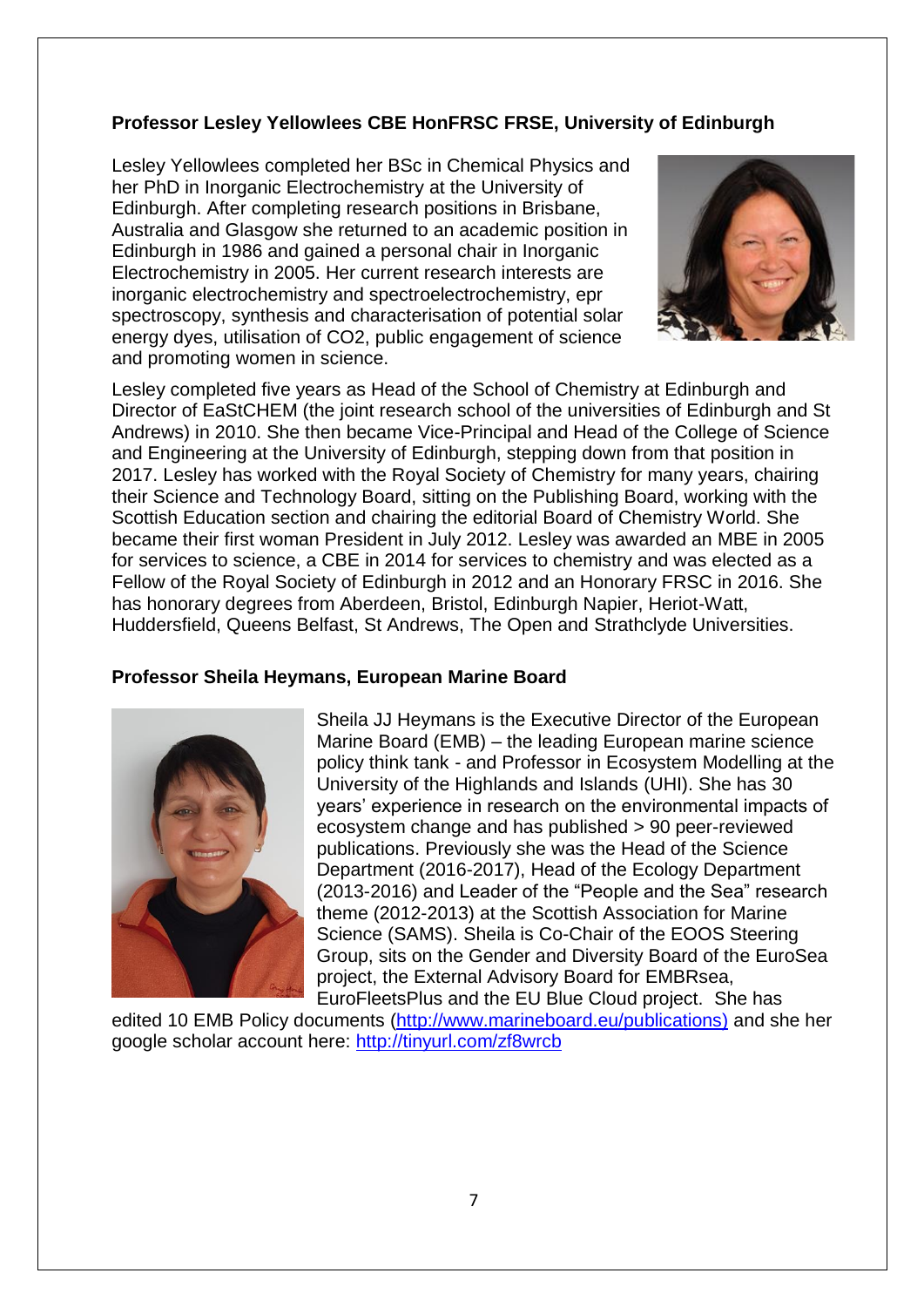### **Dr Katy Hill, UK G7 Marine Science Co-ordinator**

Dr Katherine (Katy) Hill is an experienced science manager with a strong background in marine and climate science and the delivery of collaborative projects and programmes at the National, Regional and International levels.

As UK G7 Marine Science Coordinator, she is responsible for:



- Co-ordinating UK and wider G7 ocean observation activities with the Global Ocean Observing System (GOOS) and other relevant international bodies, through co-location and close working relationships.
- Coordinating and supporting broader global aims and working at the global scale to deliver UK and G7 initiative priorities.
- Supporting co-ordination of UK and wider G7 investment in existing and new observational technologies for sustained observations, e.g. biogeochemical sensors.
- Working with GOOS to identify gaps in the global observational network, and how best to fill them, e.g. application of new technology and/or increasing use of vessel underway data.
- Identifying opportunities to develop and sustain the GOOS going forwards, including opportunities for long-term sustained funding.

### **Professor Serge Guillas, University College London**



Serge Guillas is Professor of Statistics at UCL. He is also the Met Office Joint Chair in Data Sciences for Weather and Climate since 2020. He obtained his PhD (Paris 6 Pierre-et-Marie-Curie, France) in 2001. Then he was Postdoctoral Research Associate (Centre for integrating Statistical and Environmental Science) at the University of Chicago, USA over 2002-2004, Assistant Professor (Georgia Institute of Technology, USA) over 2004- 2007, and joined UCL as Lecturer 2007-2009, Reader 2009- 2016, and Professor since 2016.

He was vice-Chair of the SIAM activity group on Uncertainty Quantification over 2015-2016.

He is currently UK representative and Chair of the Working group on Uncertainties in the EU COST action "Accelerating Global science In Tsunami Hazard and Risk analysis" (AGITHAR, 25 countries).

Serge is investigating Environmental Statistics, and Uncertainty Quantification of complex computer models. Applications to tsunami and climate are carried out with his PhD students and a postdocs. He is currently leading a project with the Universities of Exeter, Oxford and Warwick on Uncertainty Quantification of multi-scale and multi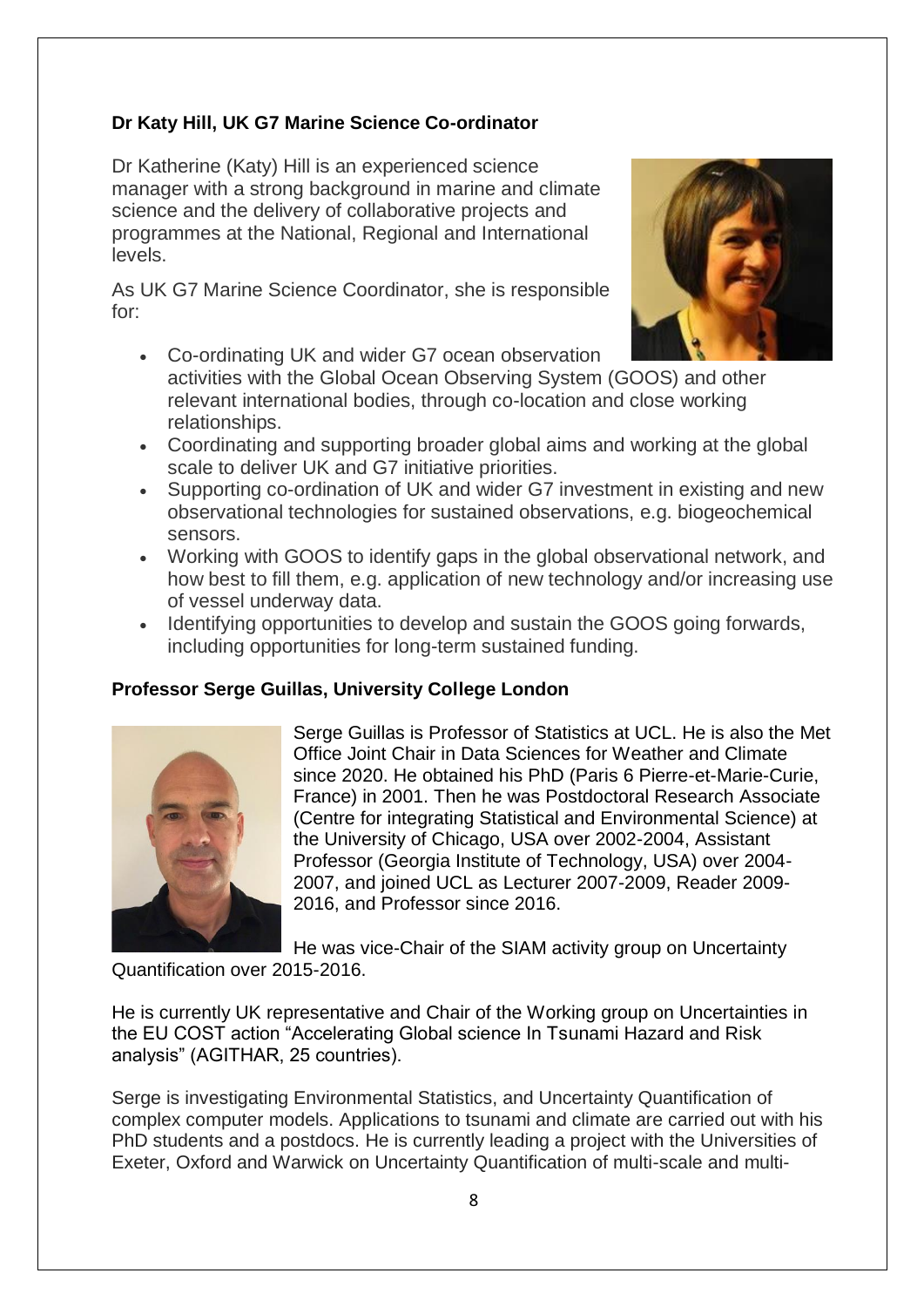physics computer models at the Alan Turing Institute. He also founded the Uncertainty Quantification interest group of the Alan Turing Institute. Serge has been leading multiple projects on tsunami risk for India, Indonesia, USA and Canada.

### **Dr Ekaterina (Katya) Popova, National Oceanography Centre**

Katya Popova is an ocean modeller with expertise in the impact of climate change on ocean dynamics, ecosystems and society. She leads the ocean biogeochemistry modelling team at the National Oceanography Centre and has published over 80 peer-reviewed publications.

During the past ten years, Katya has been working with challenges of the Global South, focusing on the African regions highly dependent on the ocean for economic stability, food security, and social cohesion.



Katya is a co-director of the GCRF [SOLSTICE](https://noc.ac.uk/projects/solstice) project which brings together recent advances in marine technologies, local knowledge and research expertise to address challenges facing the Western Indian Ocean region.

Katya is actively working at the interface of science and policy: from fisheries and blue economies of the developing nations to the UNCLOS BBNJ negotiations. She is a lead educator of the NOC Massive Open Online Course "Ocean Science in Action: Addressing Marine Ecosystems and Food Security".

#### **Dr Tania Mendo, University of St Andrews**



Tania Mendo is researcher at the Scottish Oceans Institute. She has worked in fisheries related science focusing mainly on marine invertebrates for more than 10 years. Her work has focused on the integration of biology and ecology into fisheries management strategies. She has worked on applied science projects for the scallop, lobster and crab fishing industries. Her latest research has focused on developing and refining methods to gather spatio-temporal information of fishing activities, catch and bycatch in small-scale fisheries operating in the North Sea and South America. She is currently working on a GCRF-funded project to increase the resilience of fisheries to COVID in Peru.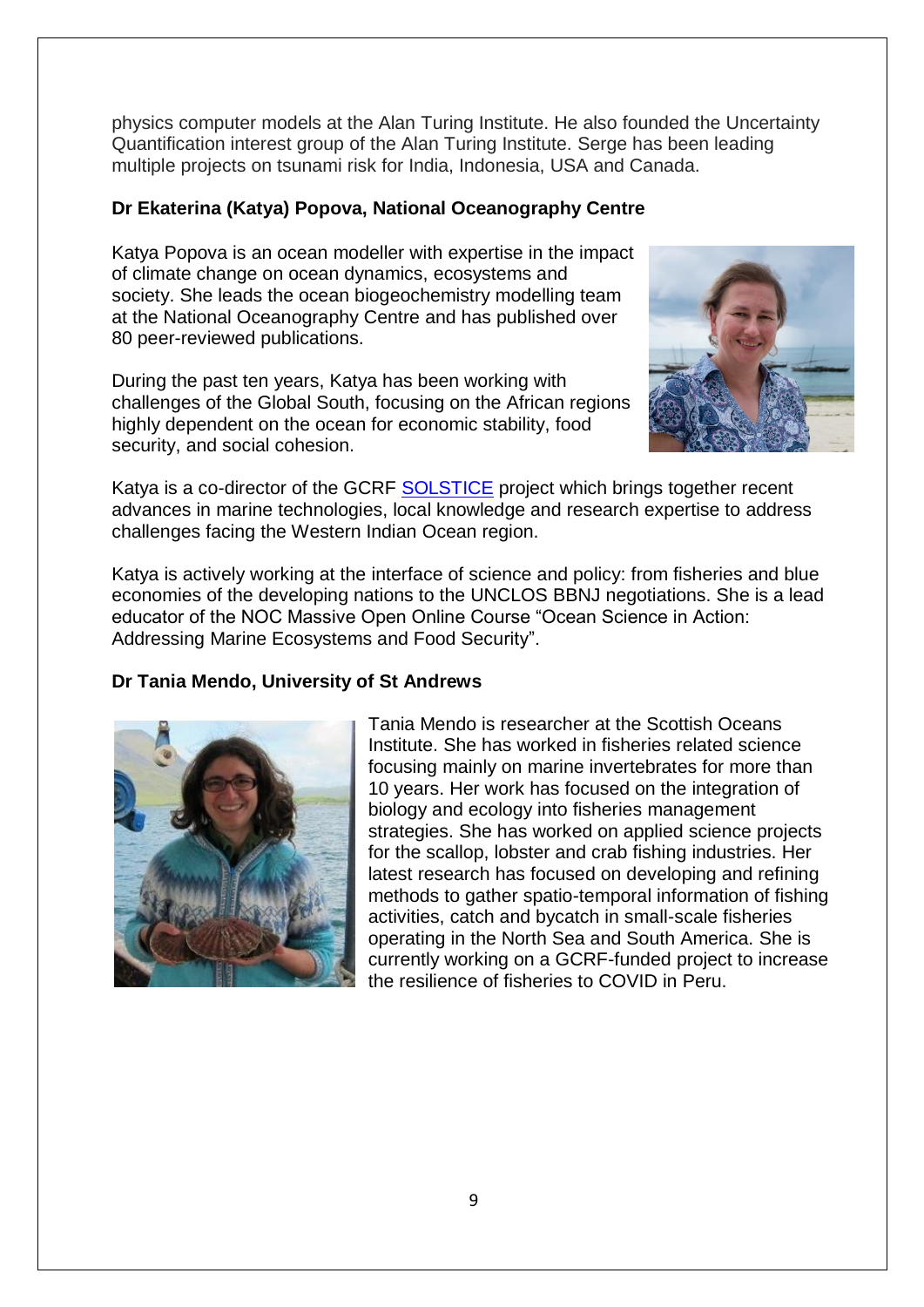### **Professor Melanie Austen, University of Plymouth**

Mel Austen is Professor of Ocean and Society at the University of Plymouth. For over 20 years she has been leading and delivering a broad spectrum of interdisciplinary research projects and programmes in a marine context within the UK, EU and internationally. She has undertaken and led research across the multiple and interacting sectors of the blue economy and the broader marine natural capital, ecosystem services and their benefits including the natural science underpinning these, their social and economic importance, the impacts and risks of their exploitation, and management and regulatory options.

Mel aims to support policy development, regulation and management for sustainable ecosystems in the UK and internationally. Her research therefore integrates natural,



economic, social, and public health sciences to examine and quantify societal consequences and policy relevance of changes to the marine environment and its ecosystems.

Mel is currently a member of the UK Government's Natural Capital Committee and of its Joint Nature Conservation Committee, Chair of the Partnership of the UNESCO Biosphere Reserve in North Devon, and a member of the Board of Canadian Healthy Oceans Network (CHONe2). She served a three year term as the first Chief Scientific Advisor to the UK's Marine Management Organisation. Mel was previously Head of Biodiversity at Plymouth Marine Laboratory and Head of Science for its Sea and Society area which she built up from 2011-2020.

Mel currently leads UKRI GCRF funded research in support of coastal communities of developing countries in SE Asia (www.blue-communities.org), and has a leadership role in UKRI NERC funded [SWEEP](https://sweep.ac.uk/) which creates impact from research in support of the economy and environment of SW England. She has had leadership roles in several EU projects.

Mel has a degree and a PhD in marine biology and ecology and over 100 peer reviewed publications.

#### **Dr Emma McKinley**



Dr Emma McKinley (@EmmaJMcKinley) is currently a Research Fellow at Cardiff University. Her research focuses on understanding the complex relationship between society and the sea, taking account of diverse types of perceptions, attitudes and values held by different communities and audiences, and considers how this insight can be used to support effective ocean governance. In September 2018, Emma founded the [Marine](http://www.marsocsci.net/)  [Social Science Network,](http://www.marsocsci.net/) a global, interdisciplinary community of researchers and practitioners working across marine social sciences, which she chairs. Emma is the current Chair of the

Royal Geographic Society's Coastal and Marine Research Group and is Co-Chair of the Marine Social Science Task Group of the UK's Marine Science Coordinating Committee.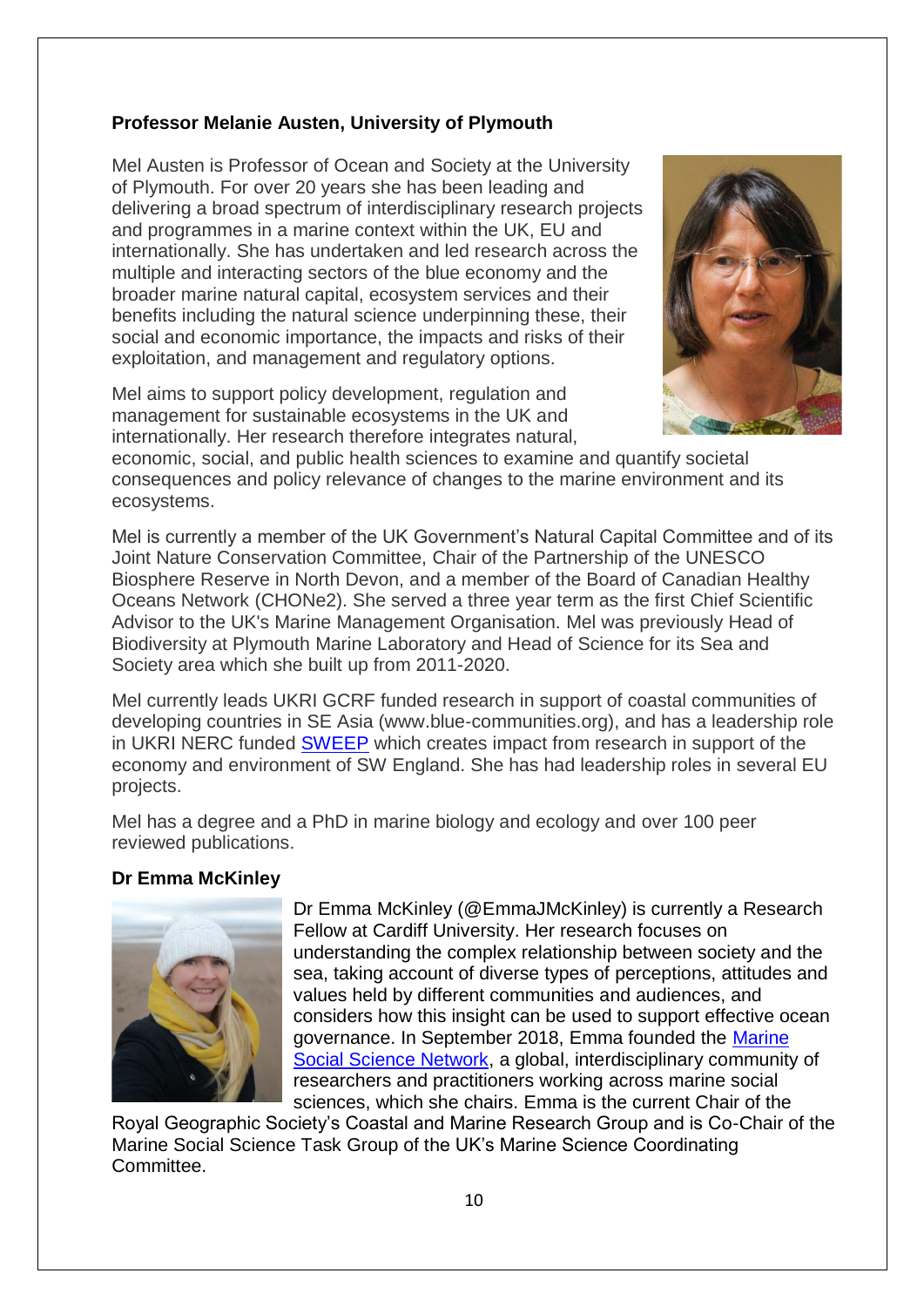### **Dr Iain Williams, Director of Strategic Partnerships, NERC**

Iain Williams is Director of Strategic Partnerships at NERC, a post he has held since January 2020, where he is responsible for national environmental science capability and capital programmes; interdisciplinary capability and programme delivery; and, the digital environment.

Iain joined NERC after 20 years in numerous scientific roles in central government, including most recently Deputy Chief Scientific Adviser at the Department for Environment, Food and Rural Affairs (Defra), where he was responsible for Defra's science and research strategy and funding, domestic and international partnerships, independent scientific advice, and the use of emerging and disruptive technologies and methods, including leading on Earth Observation policy. Iain was



previously the Home Office Science and Technology Counsellor in the British Embassy in Washington DC, Chief of Staff to the Home Office Chief Scientific Adviser, Head of Science Quality in Defra and held various research programme manager roles.

Iain's research background is entomology, epidemiology and population dynamics having held research posts at Imperial College, London and a PhD from the University of East Anglia.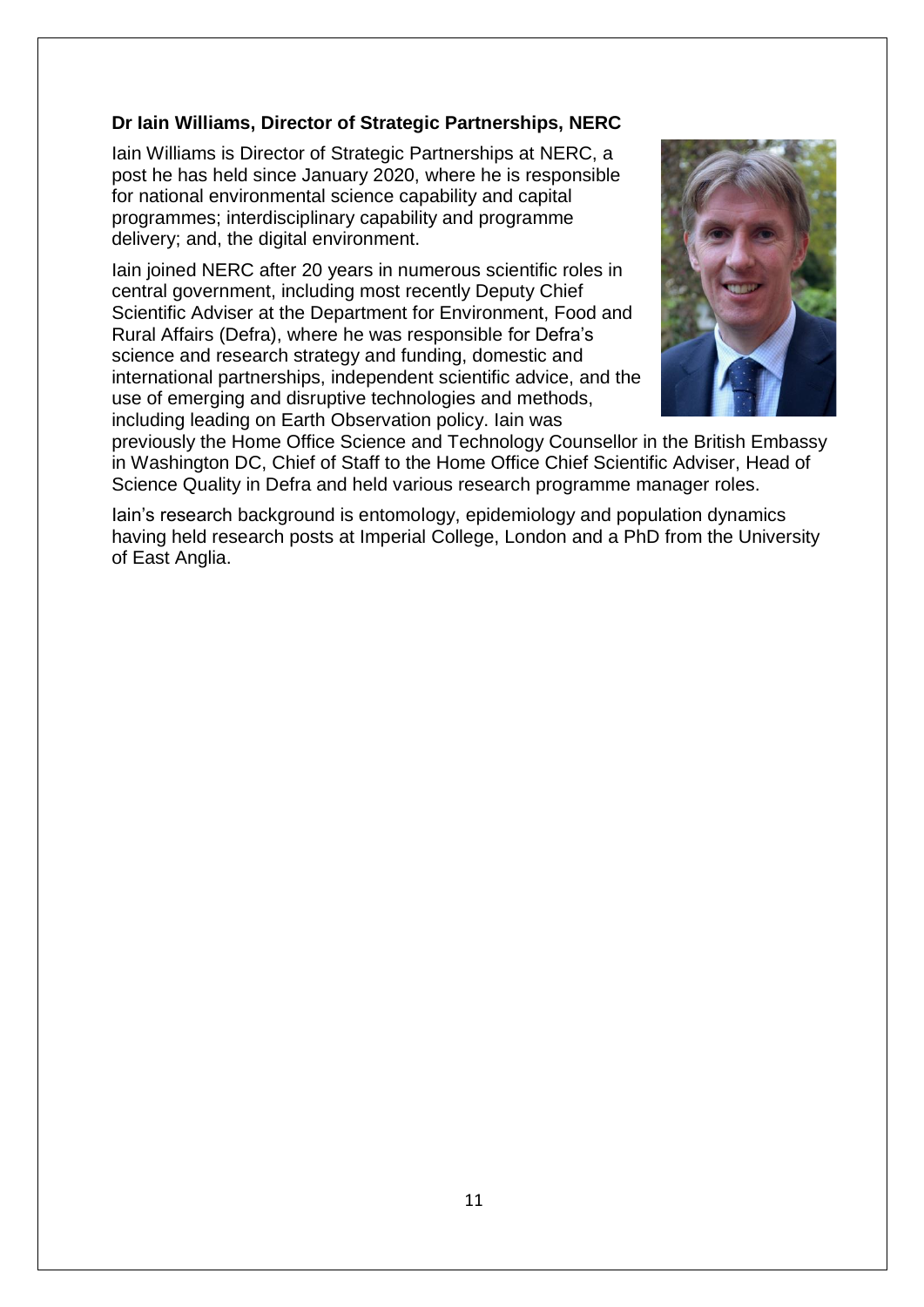### **Links for discussion topics**

## **[The Net Zero Oceanographic Capability Scoping Project \(NZOC\)](https://projects.noc.ac.uk/nzoc/)**

NZOC (Net Zero Oceanographic Capability) is a £250k scoping project funded by NERC to inform planning for the future low carbon oceanographic research capability in line with UKRI's objectives of becoming a net zero organisation by 2040. NOC's National Marine Facilities (NMF) division has been selected to lead a team of national experts investigating the drivers and enablers of future oceanographic research.

### **[Oceanids](https://noc.ac.uk/projects/oceanids)**

The Oceanids programme underpins NERC's continued investment in marine autonomy as provided to the UK oceanographic community by the National Oceanography Centre. Delivered through UKRI's Industrial Strategy Challenge Fund (ISCF) and World Class Labs funding, Oceanids is building towards the provision of a low emission oceanographic research infrastructure [\(Net Zero Oceanographic Capability\)](https://projects.noc.ac.uk/nzoc) as UKRI strives to become a carbon neutral organisation by 2040. Oceanids technologies are pushing the boundaries of marine autonomy, thereby enabling the UK to maintain its position as a global leader in sustainable, oceanographic science, delivering costeffective public benefit and driving innovation for the growing blue economy.

Since 2016, Oceanids has been providing new and exciting autonomous capabilities with innovative vehicle, autonomy, data and sensing solutions opening new areas of opportunity for UK researchers and commercial marine technology users/developers. 2021 will see Oceanids continue to augment the capabilities of the NOC's 6-strong fleet of Autosub Long Range (ALR) high-endurance Autonomous Underwater Vehicles (AUVs) and complete trials of an all-new work class AUV for the National Marine Equipment Pool, Autosub 2000m Under-Ice (A2KUI) that will open new areas of ocean science to the research community. In partnership with the Scottish Association for Marine Science, the NOC will also continue to release updates of its C2 integrated command-control and data ecosystem that is providing a national standard for the operation of large AUVs and glider fleets.

### **2021, the 'Super Year'**

2021 is set to be a significant year, and hopefully a turning point, for climate change, and ocean science. The UK is taking on the [Presidency of the G7](https://www.g7uk.org/) at a critical time for the world, and as we prepare to co-host the 26th [UN Climate Change Conference of the](https://ukcop26.org/)  [Parties \(COP26\)](https://ukcop26.org/) in November. The COP26 summit will bring parties together to accelerate action towards the goals of the Paris Agreement and the UN Framework Convention on Climate Change.

### 2021 is also the start of the **[UN Decade of Ocean Science for Sustainable](https://www.oceandecade.org/)  [Development 2021 –](https://www.oceandecade.org/) 2030**

The UN Decade of Ocean Science for Sustainable Development was born out of the recognition that much more needs to be done to reverse the cycle of decline in ocean health and create improved conditions for the sustainable development of the ocean, seas and coasts.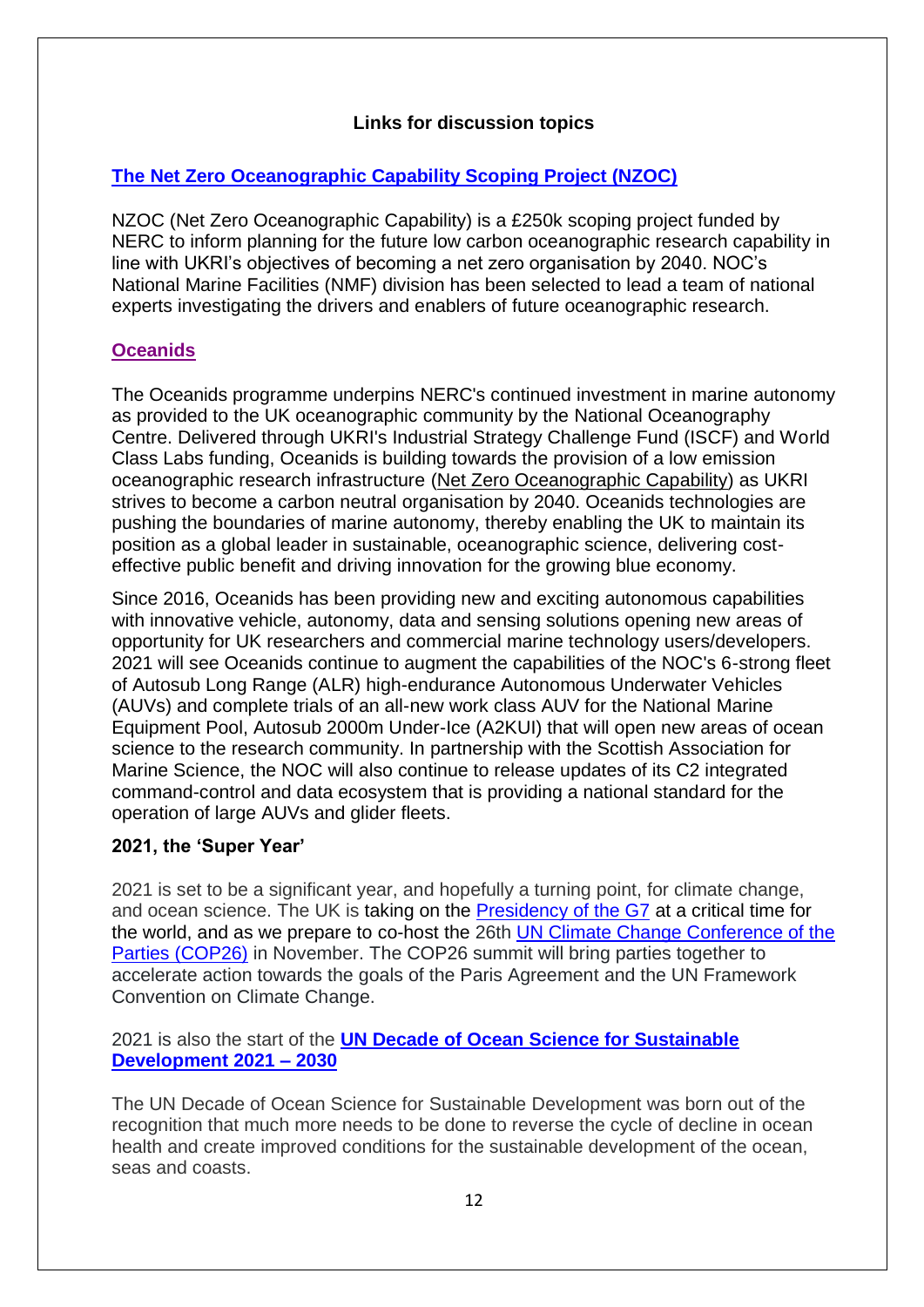The [First World Ocean Assessment](http://sdg.iisd.org/news/un-releases-first-world-ocean-assessment/#:~:text=26%20January%202016%3A%20The%20UN%20has%20published%20the,oceans%2C%20seas%20and%20marine%20resources%20for%20sustainable%20development%29.) released in 2016 notes the cycle of decline in the ocean health, with changes and losses in the structure, function and benefits obtained from marine systems. Over the coming decades, a changing climate, growing global population and multiple environmental stressors will have significant impacts. Scienceinformed mitigation and adaptation policies to global change are urgently needed.

Through stronger international cooperation, the 'Decade' will bolster scientific research and innovative technologies to ensure science responds to the needs of society:

- A clean ocean where sources of pollution are identified and removed
- A healthy and resilient ocean where marine ecosystems are mapped and protected
- A predictable ocean where society has the capacity to understand current and future ocean conditions
- A safe ocean where people are protected from ocean hazards
- A sustainably harvested ocean ensuring the provision of food supply
- A transparent ocean with open access to data, information and technologies
- An inspiring and engaging ocean where society understands and values the ocean.

The [International Working Group \(IWG\),](https://projects.noc.ac.uk/iwg/) a subgroup of the [Marine Science Co](https://www.gov.uk/government/groups/marine-science-co-ordination-committee)[ordination Committee](https://www.gov.uk/government/groups/marine-science-co-ordination-committee) (MSCC), will oversee the UK National Decade Committee (NDC). The specific terms and membership formation of the NDC are currently being reviewed, so more information will be released in due course about how to get involved. The IWG also plays a crucial role in coordinating UK marine science on the global stage, is a forum for assessing engagement with international initiatives and ensures that the UK Government has world leading advice and experts to support global marine science policy.



[The NOC Association of Marine](https://noc.ac.uk/partnerships/our-national-role/coordinating-uk-marine-science/noc-association)  [Science National Capability](https://noc.ac.uk/partnerships/our-national-role/coordinating-uk-marine-science/noc-association)  **[Beneficiaries](https://noc.ac.uk/partnerships/our-national-role/coordinating-uk-marine-science/noc-association)**